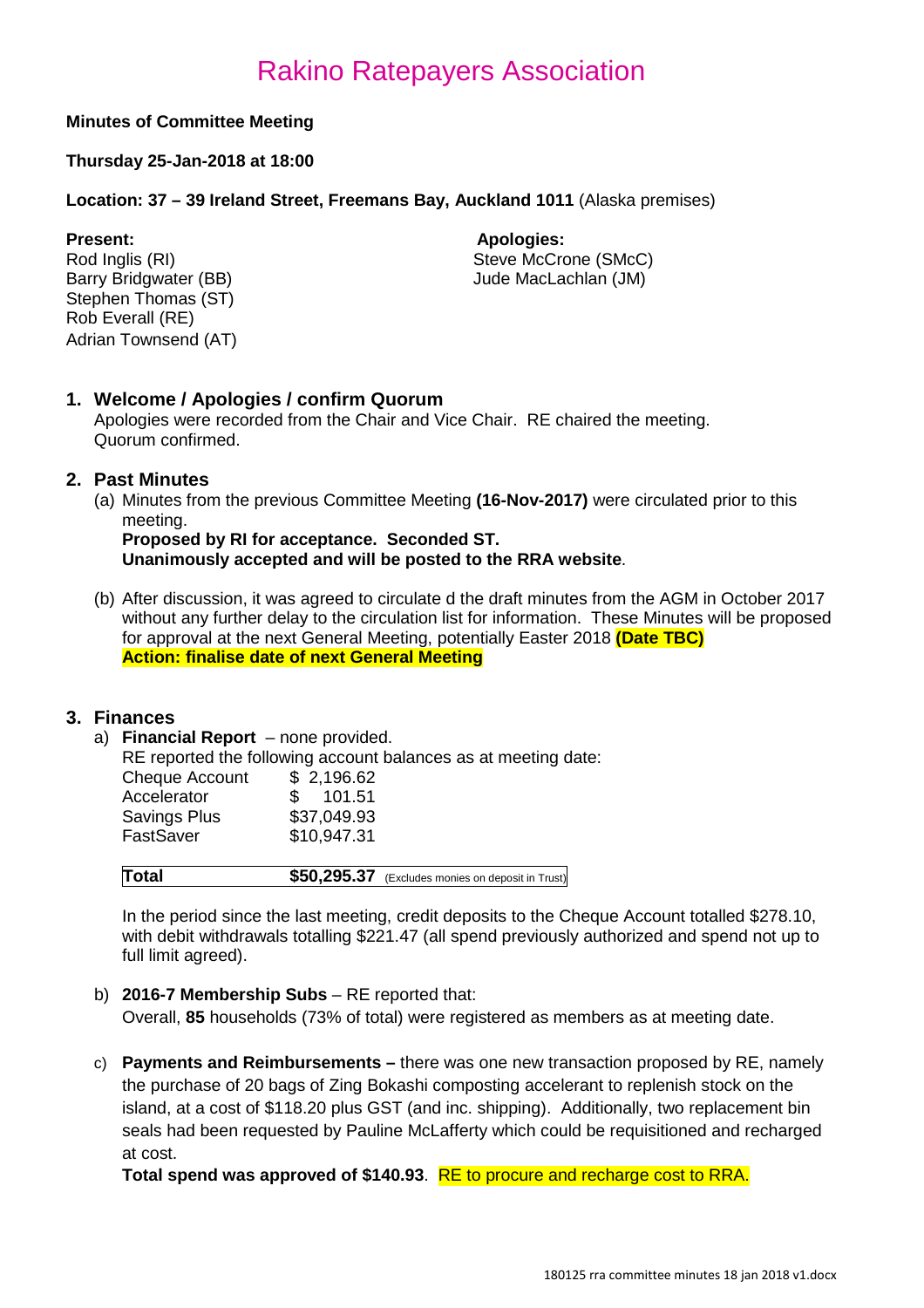d) **Bank Signatories** – It was agreed that John Denton be removed as an authorised signatory (as he requested) and that Steven Thomas be assigned in his place ) leaving RE, BB and ST as the three signatories, two being required for every DR transaction). Bank forms were provided by RE to ST for completion and lodgement with ASB accordingly.

#### 4. **Correspondence :**

See the summary, plus any actions arising, in Appendix 1 below.

#### **5. Community Hall:**

A situation summary had been published by Chris Clews and circulated to RRA members following the storm damage and remedial work carried out by a volunteer work party of ocals which saw the rear deck almost completely removed, leaving just a small balcony. It is understood that efforts are in hand in conjunction with Auckland Transport to see the oceanside sea wall reinstated with the placement of a boulder barrier, intended to dissipate kinetic energy from inbound waves on the jetty structure below the Hall and the lower parts of building itself. However, this will not protect the Hall from the storm surge and ingress of sea water from waves washing over the jetty and efforts are still ongoing to secure commitment to long term repair and remedial works to see the building fully reinstated and protected properly. **Action: ongoing through the Community Hall sub-committee.**

ST felt that Chris Clews and Sue Plummer had achieved a lot with little or no support from himself, and so decided to step down from the Community Hall sub-committee, as he felt his energies may bear more fruit on alternative projects, including the long-term strategy. **Action: RE to communicate to CC and SP.**

#### **6. Review of Action Summary and Work in Progress:**

Please see summary in Appendix 2.

#### **7. New Business:**

- **Dragon Boats:** see Action Summary following, AT to progress.
- Zing see above, **RE to progress**

■ **Development of Strategy** – research and discussion driven by the Strategic sub-committee is ongoing regarding the development of an outline strategy for Rakino and its community, which includes reaching out to key contacts with specialist experience of working in the Gulf Islands environment. Further development is required, together with consideration about how best to communicate with the community and engage with people to share ideas and seek their contributions, engagement and support in the evolution of any final proposal.

It was proposed that the next Committee meeting should be just two weeks hence, and moved to Wednesday 7<sup>th</sup> February, to accelerate action, and that the next Strategy sub-committee meeting should be convened on Rakino on Saturday 10<sup>th</sup> February (details to be confirmed).

#### 8. **Next Meeting Dates:**

Future meetings to be convened at the same time on a Wednesday (per proposal made by SMcC for Mondays or Wednesdays instead of Thursdays), which works better for most current Committee members. **Agreed.- Committee to confirm availability**

**Wednesday 21-Feb-2018 at 18:00 (Alaska premises) Wednesday 21-Mar-2018 at 18:00 (Alaska premises) Wednesday 18-Apr-2018 at 18:00 (Alaska premises)**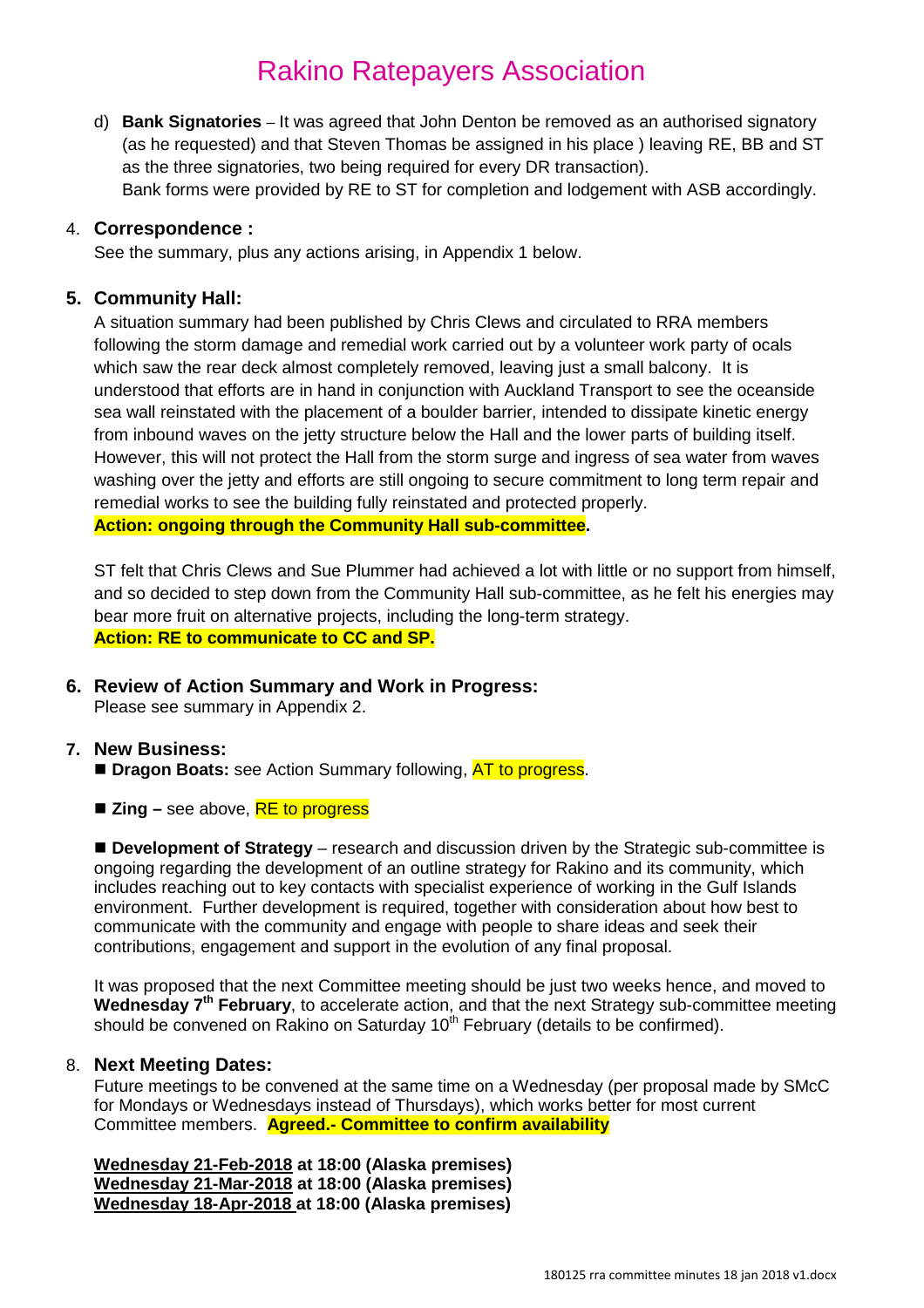ST advised that he may be overseas for an extended period during the year, but generously confirmed that arrangements could be made for RRA to continue to enjoy the use of Alaska's premises during that his absence.

The meeting closed at 20:15.

**NB: Future Committee absences and apologies already notified:**

• None confirmed

Meetings default to the third **Wednesday** each month, unless by prior change, starting promptly at 6:00 pm please diarise.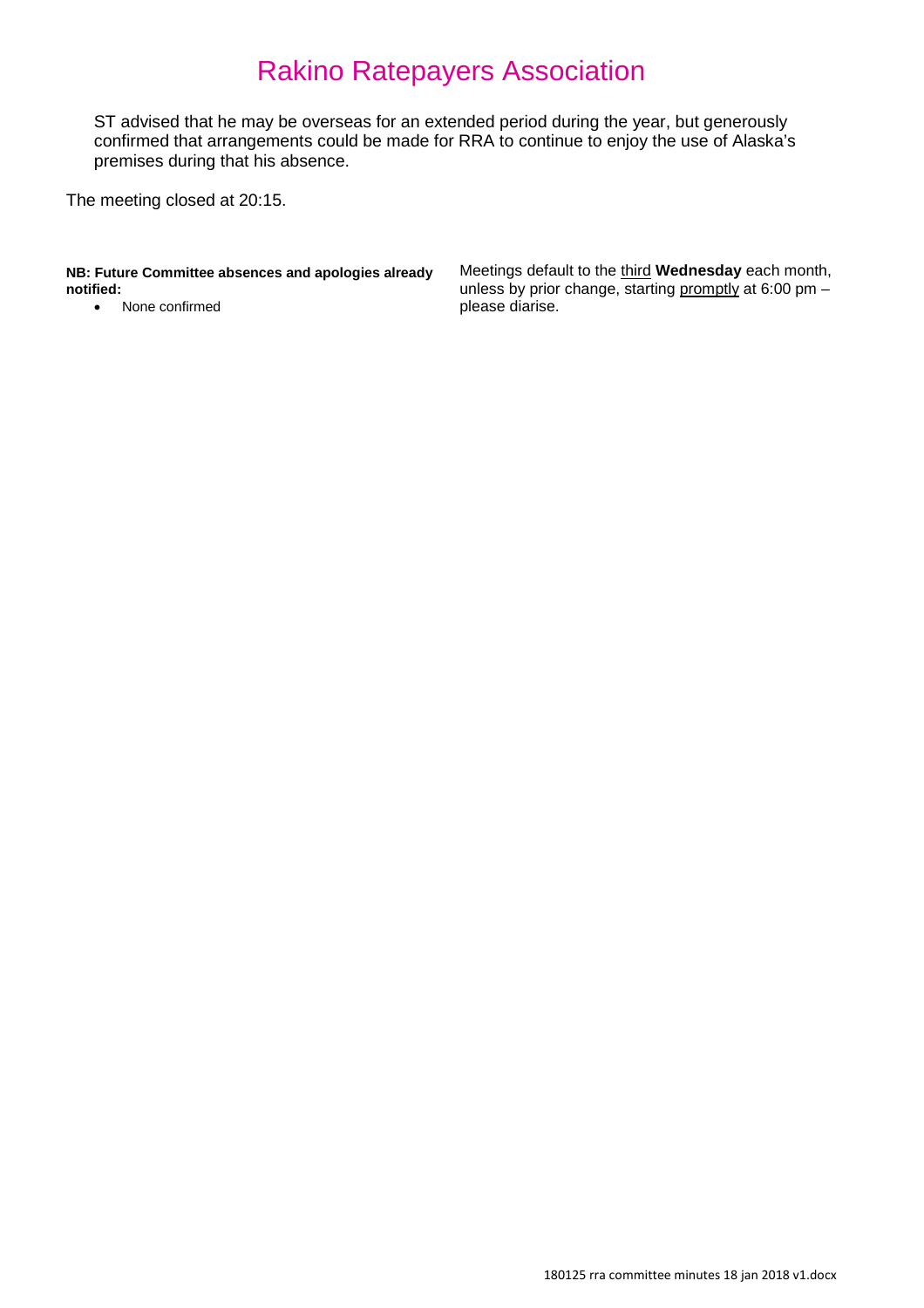#### **Appendix 1: Correspondence Summary since last meeting (key items only)**

#### 14-Dec-2017

Email correspondence with Adam Tallentire of Belaire Ferries regarding small revisions to summertime Friday evening departures in order to accommodate larger ferry and thus guarantee capacity. Proposal duly proceeded and was circulated to members.

#### Various

Dragon Boat event timing and organization – pending resolution.

It was agreed that we need to seek Champions to support the running of these events, facilitated with support and assistance from the Association, as the burden of 'ownership' falls repeatedly and unfairly on the same shoulders. Participants should also be stakeholders in running the event. AT (Events Sub-Committee) to liaise with Sue Plummer about how and when the Dragon Boats event might next be held (Easter weekend?), as Sue and Les had generously agreed to assist.

#### 28-Dec-2017

#### Hi there

I am enquiring if it would be possible to use the Rakino community hall in Nov 2018 for a family party/wedding celebration? I am thinking of the weekend of 16th-18th but would be flexible if hall is already booked? There are several of the family members who own homes on Rakino and are members of RRA.

Kind Regards Rosemary McLachlan

#### 06-Jan-2018

Circulated note on behalf of John MacKenzie to advise of cancellation of beach litter clean up, replaced by working bee on Woolly Nighshade plants on 13<sup>th</sup> January. **It was well supported.** 

#### Various

Assembled media on the storm and damage/repair work to the Hall – store on DropBox for future reference in representations to Auckland Council. **Specific thanks to Stacey Thomas and Jenny Cruse.**

#### 08-Jan-2018

RE wrote to Christine Herbert of AT to advise of storm damage to the jetty. Contractors were on site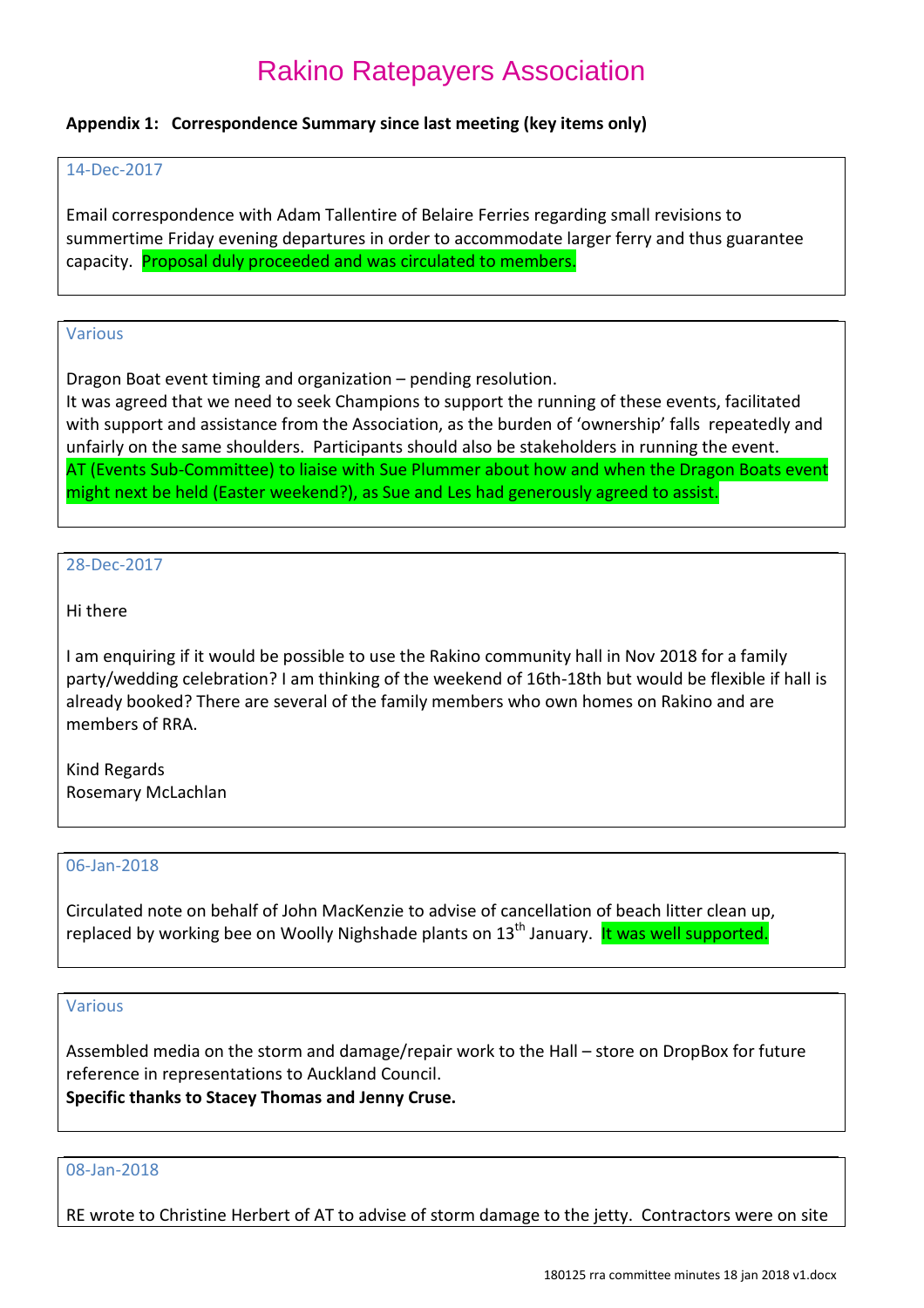within 24 hrs to assess and temporary repairs made.

#### 12-Jan-2018

Query from Wim Luijpers regarding on procedure to report rats (suspected/dead/alive) on Rakino. Responded that the first alert should be to DOC, then John MacKenzie.

**Action**: suggest a communication to members because (a) a dead rat was washed up on a beach and (b) there were unconfirmed suspicions of a dead rat seen on the road in Woody Bay. Stacey Thomas also reported a report on a suspected rat incursion on Tiritiri Matangi and the response to those suspicions.

It was agreed to revert to John MacKenzie in the first instance for confirmation of the appropriate response protocol.

#### 12-Jan-2018

Rod Inglis in dialogue with Sue Neureuter of the Noises regarding the strategy discussions now in hand.

#### 15-Jan-2018

Note from Kevin Wragge regarding:

- Query on release of RRA Committee minutes to website
- Request for further information on the Hall and the status of actions in hand, plus open offer of assistance to the sub-committee
- Request for information on strategy discussions held over Christmas period (27-Dec)

Response sent by RE and copied to Committee. Kevin's offer of assistance remains open.

#### 18-Jan-2018

Report submitted by Chris Clews and Sue Plummer summarizing storm damage to the Hall and results of the work party repairs organized by Chris.

**Special thanks to Chris Clews, Troy Holland, Henry Bakehouse–Smith, Bill Holland, Tom Donaldson, Ben Corbert, Martin Plummer, plus Jan Clews for morning tea & Tasha Holland for lunch and beers.**

Circulated as requested by RE to the membership on 20-Jan-18.

This prompted member feedback, all positive, and also an offer of legal assistance from Craig Langstone, if requested.

23-Jan-2018

(From Hanna Scott)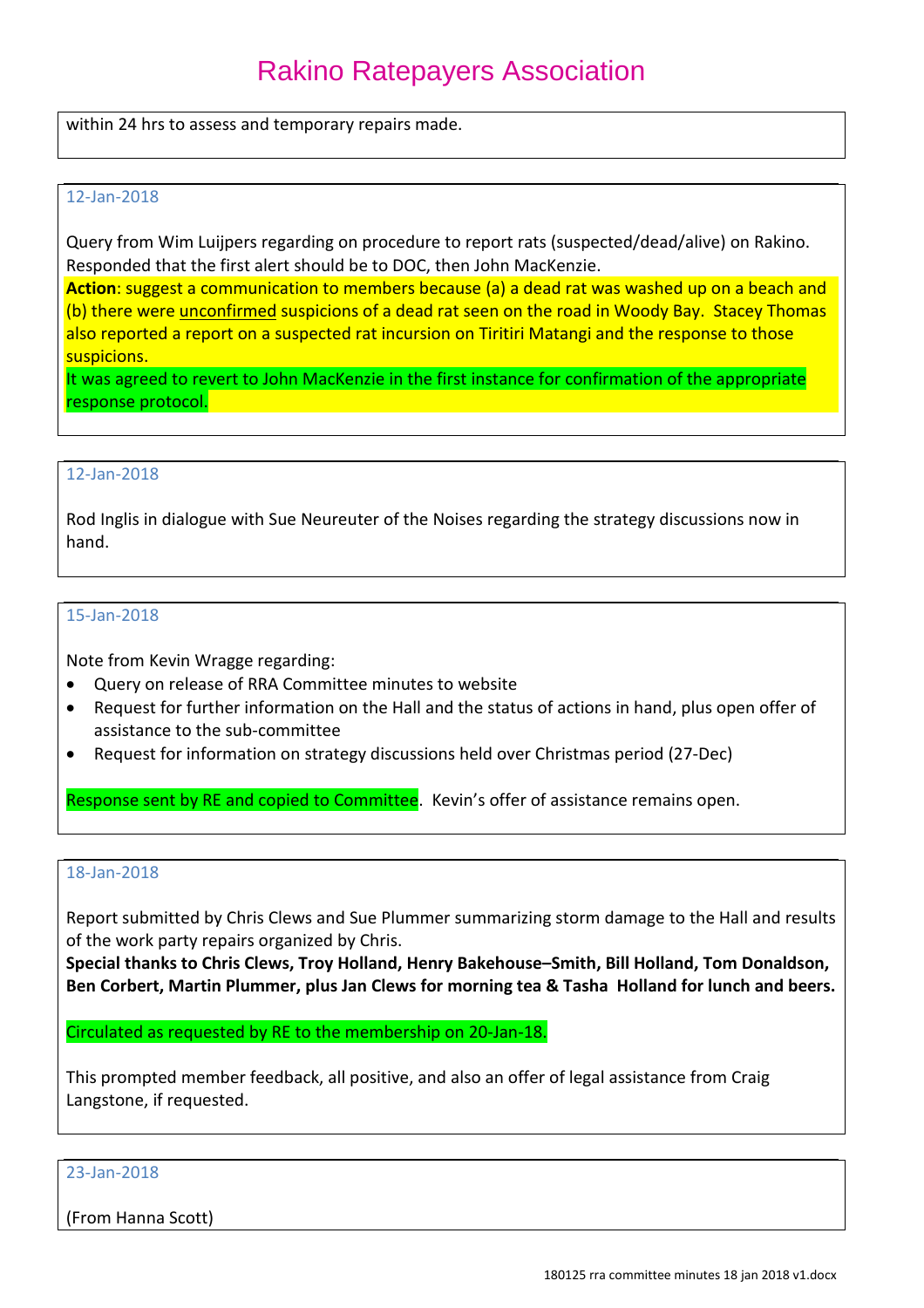Kia ora Rob, thanks for the update (*on the Hall repairs*).

I want to add my thanks to the hall repair team too. I am very grateful for the work done, which enabled the shared yoga sessions to continue, unabated throughout the summer break. Once the hall had dried out, the sessions in the hall resumed and it was great to see this spirit in action (both the committed repair job, and the commitment of the yoga bods).

This is the third year that the yoga sessions have been held, and the uptake continues to gets stronger. Our 'personal best' for attendance this year was 13 people on 02 January. I'll do a more comprehensive tally up later on usage of the hall.

Thanks again, from me and from the yoga bods.

Nga mihi nui,

Hanna

**Member Subscription payments received since last update:**

- **Zinzan/Hutchinson**
- **Johnston/Hudgins**
- **Baigent**

**85 paid up households (out of 117 potential = 73%) in this subscription year 2017-8**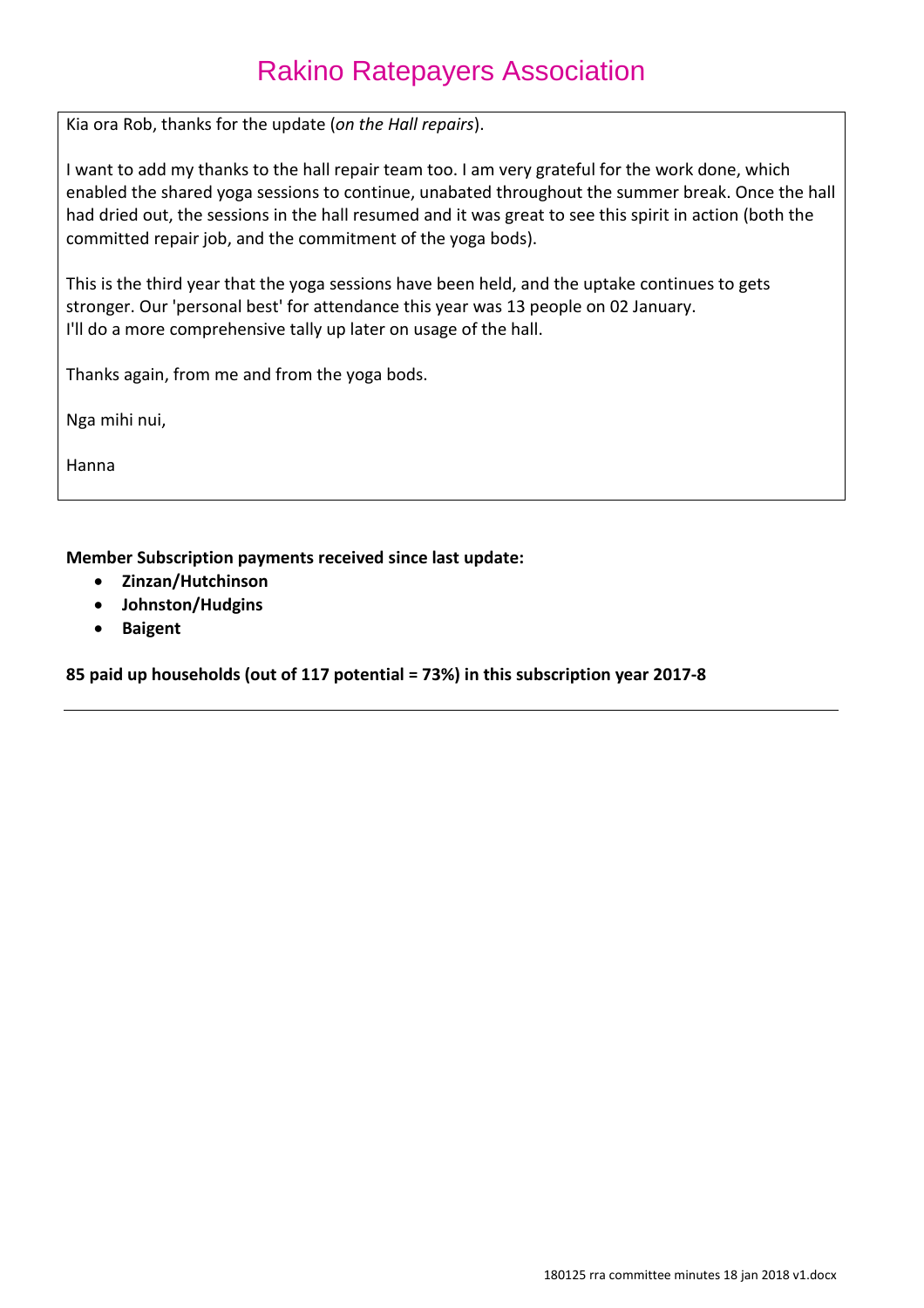### **Appendix 2: Action Summary and Work in progress**

| Determine plans for Dragon Boats                                                                                                                                                                                                               | <b>AT and Events</b><br>team                   |
|------------------------------------------------------------------------------------------------------------------------------------------------------------------------------------------------------------------------------------------------|------------------------------------------------|
| Determine date of next General Member meeting on Rakino - Easter 2018?                                                                                                                                                                         | <b>Committee</b>                               |
| Review of Rakino Budget data sourced from AKL Council - this also fits with the<br>formation of a Funding/Grant Sub-Committee noted above.                                                                                                     | <b>Committee</b>                               |
| Investigate grant options for seating at viewpoints (carried forward) plus replacement of<br>Sandy Bay seating (raised at AGM) - carried forward for inclusion under Funding/Grant<br>Sub-Committee focus                                      | <b>Committee</b>                               |
| Determine initiatives to increase membership                                                                                                                                                                                                   | <b>Committee (ALL)</b>                         |
| Review data and progress discussions regarding Community Hall options within TOR,<br>first stage.<br><b>Report to RRA Committee</b>                                                                                                            | <b>Community Hall</b><br><b>Sub-Committee</b>  |
| Develop overview of Environmental priorities for Rakino, to include Rhamnus strategy<br>(in conjunction with DOC).                                                                                                                             | <b>John MacKenzie</b>                          |
| Share outcome of Environmental Survey (Feb 2018?) and determine best<br>communication method to share with the broader community (also has implications and<br>inputs for development of overall strategy.                                     | (Strategy sub-<br>committee)                   |
| JMac to join future Committee meetings as necessary.                                                                                                                                                                                           |                                                |
| To confirm and advise on reporting protocols in the event that an environmental threat<br>or pest is discovered on the island (e.g. rats, skinks, invasive species, etc.).                                                                     | John MacKenzie                                 |
| Such to be confirmed through RRA to its circulation for general awareness.                                                                                                                                                                     |                                                |
| Procure stocks of Zing and deliver to island.                                                                                                                                                                                                  | <b>RE</b>                                      |
| <b>STANDING ITEM:</b> Liaise with Auckland Harbour Master regarding moorings.                                                                                                                                                                  | <b>RE</b>                                      |
| Liaison with Hazel Durkin (AKL Council) regarding proposed attendee at RRA<br>Committee meeting. Develop dialogue with Jodee McKay and Bridget Velvin.                                                                                         | <b>RE</b>                                      |
| Escalation of roading and drainage issues to Akl Transport, already instigated privately<br>(see correspondence section appended).                                                                                                             | <b>SMcC</b>                                    |
| Committee to liaise with Akl Transport's Jodee McKay to follow through and improve<br>working dialogue and exchange.                                                                                                                           | <b>RE</b>                                      |
| http://adrian895.wixsite.com/rakinoisland/contact<br>Potential to use some of the material in the existing RRA website or to link the content<br>as appropriate?<br>Action: SMcC to review material and look for opportunities to consolidate. | <b>SMcC</b>                                    |
| Development of overall strategic plan (inc. items raised in the AGM) and key strategic<br>threads (e.g. Environmental; conservation; weed eradication; etc.) and major focal areas<br>from Survey.                                             | <b>SMcC / Strategy</b><br><b>Sub-Committee</b> |
| Combined with prev. action to Resolve Rakino community participation in Gulf Islands<br>Trust Forum, which is a key component of any way forward for the island in the context<br>of the Hauraki Gulf.                                         |                                                |
| Newsletter content (ongoing) – next issue:                                                                                                                                                                                                     | SMcC+<br><b>Committee</b>                      |
| Committee to progress formation of Funding/Grant Sub-Committee to underpin RRA                                                                                                                                                                 | <b>ST / Committee</b>                          |